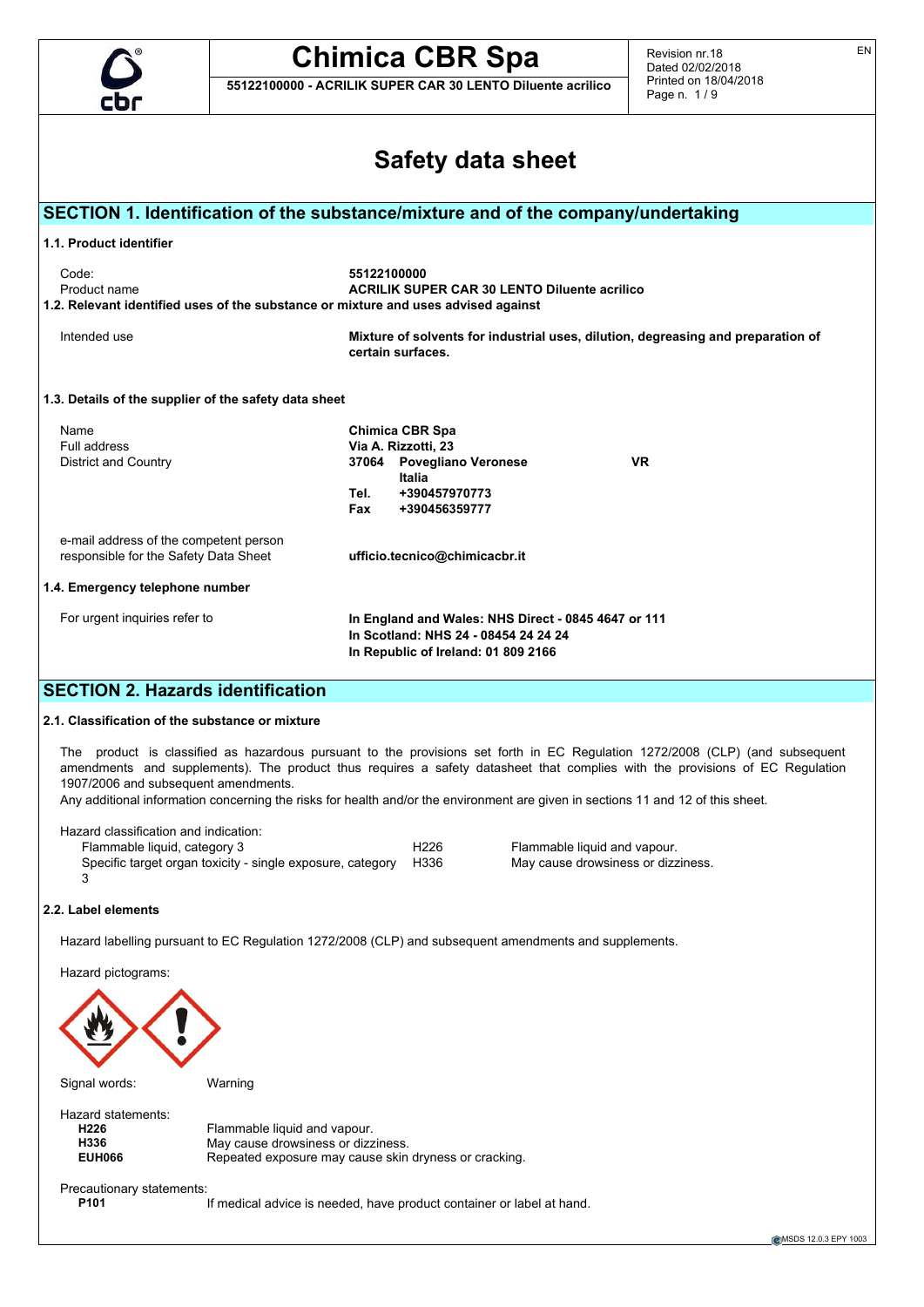

**55122100000 - ACRILIK SUPER CAR 30 LENTO Diluente acrilico**

Revision nr.18 Dated 02/02/2018 Printed on 18/04/2018 Page n. 2 / 9

### **SECTION 2. Hazards identification** ... / >>

| P <sub>102</sub> | Keep out of reach of children.                                                                    |
|------------------|---------------------------------------------------------------------------------------------------|
| P280             | Wear protective gloves / eye protection / face protection.                                        |
| <b>P312</b>      | Call a POISON CENTER or a doctor if you feel unwell.                                              |
| <b>P501</b>      | Dispose of the product or container as required by the Environmental Regulations of their country |
| <b>Contains:</b> | N-BUTYL ACETATE                                                                                   |

Product not intended for uses provided for by Dir. 2004/42/CE.

#### **2.3. Other hazards**

On the basis of available data, the product does not contain any PBT or vPvB in percentage greater than 0,1%.

## **SECTION 3. Composition/information on ingredients**

#### **3.1. Substances**

Information not relevant

## **3.2. Mixtures**

**Contains:**

## **Identification Conc. % Classification 1272/2008 (CLP)**

## **N-BUTYL ACETATE**<br>CAS 123-86-4

*CAS 123-86-4* 60 - 64 Flam. Liq. 3 H226, STOT SE 3 H336, EUH066 *EC 204-658-1 INDEX 607-025-00-1 Reg. no. 01-2119485493-29-XXXX*

## **2-METHOXY-1-METHYLETHYL ACETATE**

*CAS 108-65-6* 39 - 42 Flam. Liq. 3 H226 *EC 203-603-9 INDEX 607-195-00-7 Reg. no. 01-2119475791-29-XXXX*

Note: Upper limit is not included into the range

The full wording of hazard (H) phrases is given in section 16 of the sheet.

## **SECTION 4. First aid measures**

## **4.1. Description of first aid measures**

EYES: Remove contact lenses, if present. Wash immediately with plenty of water for at least 15 minutes, opening the eyelids fully. If problem persists, seek medical advice.

SKIN: Remove contaminated clothing. Wash immediately with plenty of water. If irritation persists, get medical advice/attention. Wash contaminated clothing before using it again.

INHALATION: Remove to open air. In the event of breathing difficulties, get medical advice/attention immediately.

INGESTION: Get medical advice/attention. Induce vomiting only if indicated by the doctor. Never give anything by mouth to an unconscious person, unless authorised by a doctor.

#### **4.2. Most important symptoms and effects, both acute and delayed**

Specific information on symptoms and effects caused by the product are unknown. For symptoms and effects caused by the contained substances, see chap. 11.

**4.3. Indication of any immediate medical attention and special treatment needed** Information not available

## **SECTION 5. Firefighting measures**

## **5.1. Extinguishing media**

## SUITABLE EXTINGUISHING EQUIPMENT

Extinguishing substances are: carbon dioxide, foam, chemical powder. For product loss or leakage that has not caught fire, water spray can be used to disperse flammable vapours and protect those trying to stem the leak. UNSUITABLE EXTINGUISHING EQUIPMENT

EN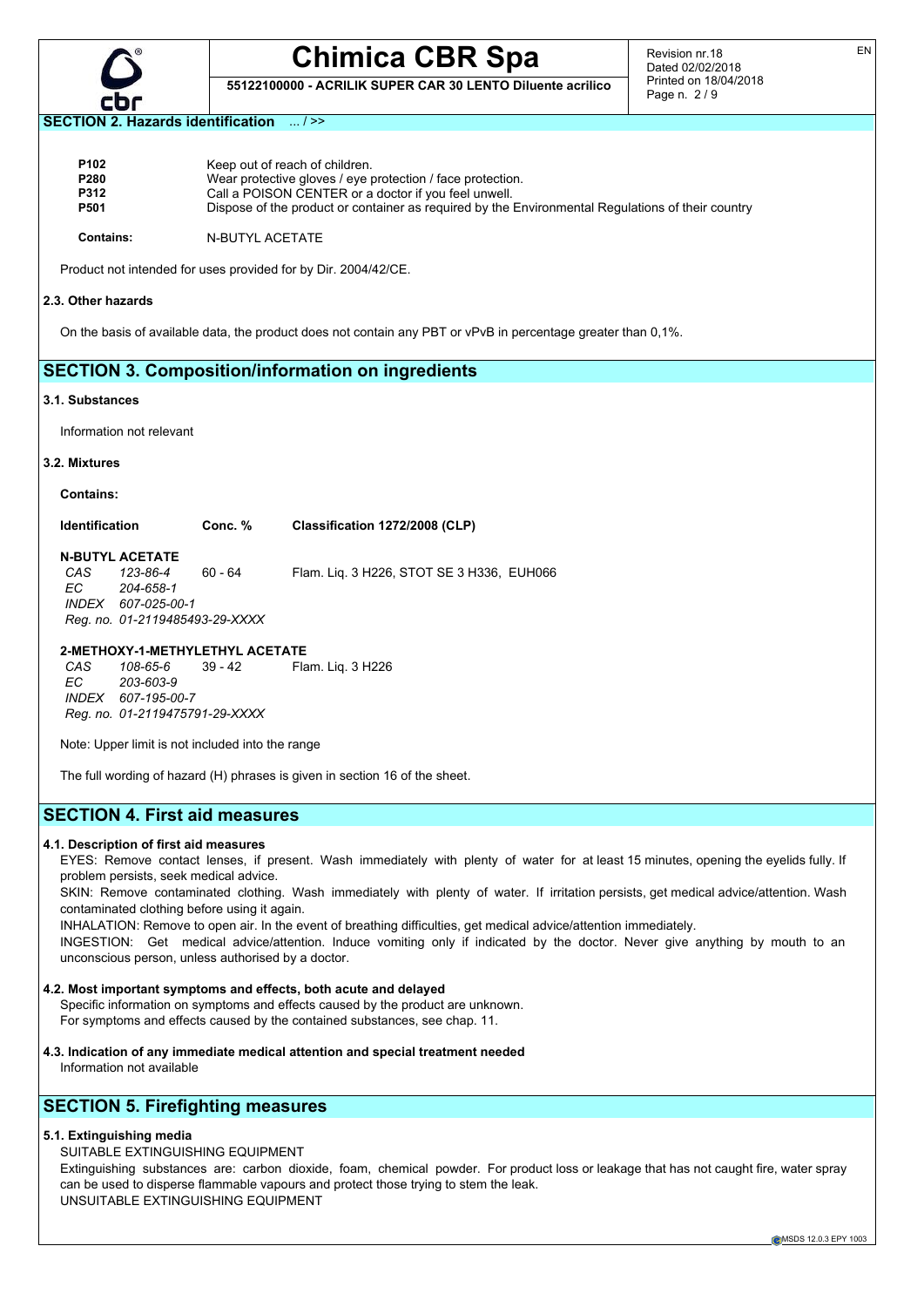

**55122100000 - ACRILIK SUPER CAR 30 LENTO Diluente acrilico**

## **SECTION 5. Firefighting measures** ... / >>

Do not use jets of water. Water is not effective for putting out fires but can be used to cool containers exposed to flames to prevent explosions.

## **5.2. Special hazards arising from the substance or mixture**

HAZARDS CAUSED BY EXPOSURE IN THE EVENT OF FIRE

Excess pressure may form in containers exposed to fire at a risk of explosion. Do not breathe combustion products.

## **5.3. Advice for firefighters**

GENERAL INFORMATION

Use jets of water to cool the containers to prevent product decomposition and the development of substances potentially hazardous for health. Always wear full fire prevention gear. Collect extinguishing water to prevent it from draining into the sewer system. Dispose of contaminated water used for extinction and the remains of the fire according to applicable regulations.

SPECIAL PROTECTIVE EQUIPMENT FOR FIRE-FIGHTERS

Normal fire fighting clothing i.e. fire kit (BS EN 469), gloves (BS EN 659) and boots (HO specification A29 and A30) in combination with self-contained open circuit positive pressure compressed air breathing apparatus (BS EN 137).

## **SECTION 6. Accidental release measures**

## **6.1. Personal precautions, protective equipment and emergency procedures**

Send away individuals who are not suitably equipped. Eliminate all sources of ignition (cigarettes, flames, sparks, etc.) from the leakage site.

Block the leakage if there is no hazard.

Wear suitable protective equipment (including personal protective equipment referred to under Section 8 of the safety data sheet) to prevent any contamination of skin, eyes and personal clothing. These indications apply for both processing staff and those involved in emergency procedures.

## **6.2. Environmental precautions**

The product must not penetrate into the sewer system or come into contact with surface water or ground water.

#### **6.3. Methods and material for containment and cleaning up**

Collect the leaked product into a suitable container. Evaluate the compatibility of the container to be used, by checking section 10. Absorb the remainder with inert absorbent material.

Make sure the leakage site is well aired. Check incompatibility for container material in section 7. Contaminated material should be disposed of in compliance with the provisions set forth in point 13.

#### **6.4. Reference to other sections**

Any information on personal protection and disposal is given in sections 8 and 13.

## **SECTION 7. Handling and storage**

## **7.1. Precautions for safe handling**

Keep away from heat, sparks and naked flames; do not smoke or use matches or lighters. Without adequate ventilation, vapours may accumulate at ground level and, if ignited, catch fire even at a distance, with the danger of backfire. Avoid bunching of electrostatic charges. Do not eat, drink or smoke during use. Remove any contaminated clothes and personal protective equipment before entering places in which people eat. Avoid leakage of the product into the environment.

#### **7.2. Conditions for safe storage, including any incompatibilities**

Store only in the original container. Store in a well ventilated place, keep far away from sources of heat, naked flames and sparks and other sources of ignition. Keep containers away from any incompatible materials, see section 10 for details.

### **7.3. Specific end use(s)**

Information not available

## **SECTION 8. Exposure controls/personal protection**

## **8.1. Control parameters**

Regulatory References:

| DEU        | Deutschland | MAK-und BAT-Werte-Liste 2012                                                   |
|------------|-------------|--------------------------------------------------------------------------------|
| <b>ESP</b> | España      | INSHT - Límites de exposición profesional para agentes guímicos en España 2015 |
| <b>FRA</b> | France      | JORF n°0109 du 10 mai 2012 page 8773 texte n° 102                              |
| <b>GBR</b> |             |                                                                                |
| <b>GRC</b> | Ελλάδα      | ΕΦΗΜΕΡΙΣ ΤΗΣ ΚΥΒΕΡΝΗΣΕΩΣ -ΤΕΥΧΟΣ ΠΡΩΤΟ Αρ. Φύλλου 19 - 9 Φεβρουαρίου 2012      |
| <b>HRV</b> | Hrvatska    | NN13/09 - Ministarstvo gospodarstva, rada i poduzetništva                      |
| <b>ITA</b> | Italia      | Decreto Legislativo 9 Aprile 2008, n.81                                        |
|            |             |                                                                                |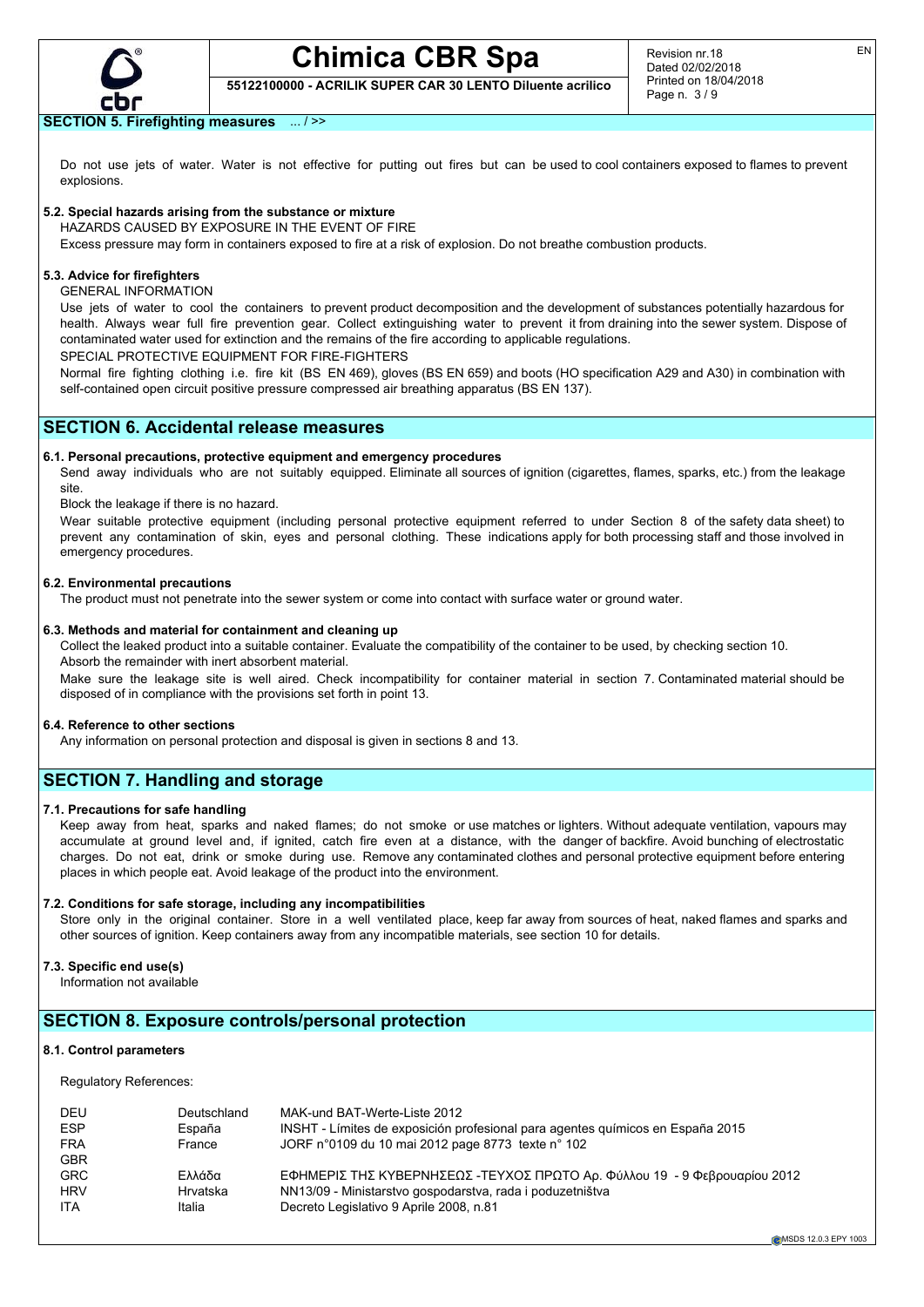

## **Chimica CBR Spa 55122100000 - ACRILIK SUPER CAR 30 LENTO Diluente acrilico**

Revision nr.18 Dated 02/02/2018 Printed on 18/04/2018 Page n. 4 / 9

TLV-ACGIH

POL POLSKa ROZPORZĄDZENIE MINISTRA PRACY I POLITYKI SPOŁECZNEJ z dnia 16 grudnia 2011 r<br>SVK Silovensko NARIADENIE VLÁDY Slovenskei republiky z 20. iúna 2007 Slovensko NARIADENIE VLÁDY Slovenskej republiky z 20. júna 2007 TUR Türkiye 2000/39/EC sayılı Direktifin ekidir

| <b>Threshold Limit Value</b> |            |        |     |            |     |             |
|------------------------------|------------|--------|-----|------------|-----|-------------|
| Type                         | Country    | TWA/8h |     | STEL/15min |     |             |
|                              |            | mg/m3  | ppm | mq/m3      | ppm |             |
| <b>AGW</b>                   | <b>DEU</b> | 270    | 50  | 270        | 50  |             |
| <b>MAK</b>                   | <b>DEU</b> | 270    | 50  | 270        | 50  |             |
| <b>VLA</b>                   | <b>ESP</b> | 275    | 50  | 550        | 100 | <b>SKIN</b> |
| <b>VLEP</b>                  | <b>FRA</b> | 275    | 50  | 550        | 100 | <b>SKIN</b> |
| <b>WEL</b>                   | <b>GBR</b> | 274    | 50  | 548        | 100 |             |
| <b>TLV</b>                   | <b>GRC</b> | 275    | 50  | 550        | 100 |             |
| VLEP                         | <b>ITA</b> | 275    | 50  | 550        | 100 | <b>SKIN</b> |
| <b>NDS</b>                   | <b>POL</b> | 260    |     | 520        |     |             |
| <b>NPHV</b>                  | <b>SVK</b> | 275    | 50  | 550        |     | <b>SKIN</b> |
| <b>ESD</b>                   | TUR        | 275    | 50  | 550        | 100 | <b>SKIN</b> |
|                              |            |        |     |            |     |             |

**2-METHOXY-1-METHYLETHYL ACETATE**

## **N-BUTYL ACETATE**

| <b>Threshold Limit Value</b> |            |                 |     |                     |     |
|------------------------------|------------|-----------------|-----|---------------------|-----|
| Type                         | Country    | TWA/8h<br>mg/m3 | ppm | STEL/15min<br>mq/m3 | ppm |
| <b>TLV-ACGIH</b>             |            |                 | 50  |                     | 150 |
| <b>MAK</b>                   | DEU        | 480             | 100 | 960                 | 200 |
| VLA                          | ESP        | 724             | 150 | 965                 | 200 |
| VLEP                         | <b>FRA</b> | 710             | 150 | 940                 | 200 |
| WEL                          | GBR        | 724             | 150 | 966                 | 200 |
| <b>TLV</b>                   | GRC        | 710             | 150 | 950                 | 200 |
| GVI                          | <b>HRV</b> | 724             | 150 | 966                 | 200 |
| <b>NDS</b>                   | POL        | 200             |     | 950                 |     |
| <b>NPHV</b>                  | SVK        | 480             | 100 | 960                 |     |

Legend:

(C) = CEILING ; INHAL = Inhalable Fraction ; RESP = Respirable Fraction ; THORA = Thoracic Fraction.

## **8.2. Exposure controls**

As the use of adequate technical equipment must always take priority over personal protective equipment, make sure that the workplace is well aired through effective local aspiration. Personal protective equipment must be CE marked, showing that it complies with applicable standards.

HAND PROTECTION

Protect hands with category III work gloves (see standard EN 374).

The following should be considered when choosing work glove material: compatibility, degradation, failure time and permeability.

The work gloves' resistance to chemical agents should be checked before use, as it can be unpredictable. The gloves' wear time depends on the duration and type of use.

SKIN PROTECTION

Wear category I professional long-sleeved overalls and safety footwear (see Directive 89/686/EEC and standard EN ISO 20344). Wash body with soap and water after removing protective clothing.

Consider the appropriateness of providing antistatic clothing in the case of working environments in which there is a risk of explosion. EYE PROTECTION

Wear airtight protective goggles (see standard EN 166).

RESPIRATORY PROTECTION

If the threshold value (e.g. TLV-TWA) is exceeded for the substance or one of the substances present in the product, use a mask with a type A filter whose class (1, 2 or 3) must be chosen according to the limit of use concentration. (see standard EN 14387). In the presence of gases or vapours of various kinds and/or gases or vapours containing particulate (aerosol sprays, fumes, mists, etc.) combined filters are required.

Respiratory protection devices must be used if the technical measures adopted are not suitable for restricting the worker's exposure to the threshold values considered. The protection provided by masks is in any case limited.

If the substance considered is odourless or its olfactory threshold is higher than the corresponding TLV-TWA and in the case of an emergency, wear open-circuit compressed air breathing apparatus (in compliance with standard EN 137) or external air-intake breathing apparatus (in compliance with standard EN 138). For a correct choice of respiratory protection device, see standard EN 529. ENVIRONMENTAL EXPOSURE CONTROLS

The emissions generated by manufacturing processes, including those generated by ventilation equipment, should be checked to ensure compliance with environmental standards.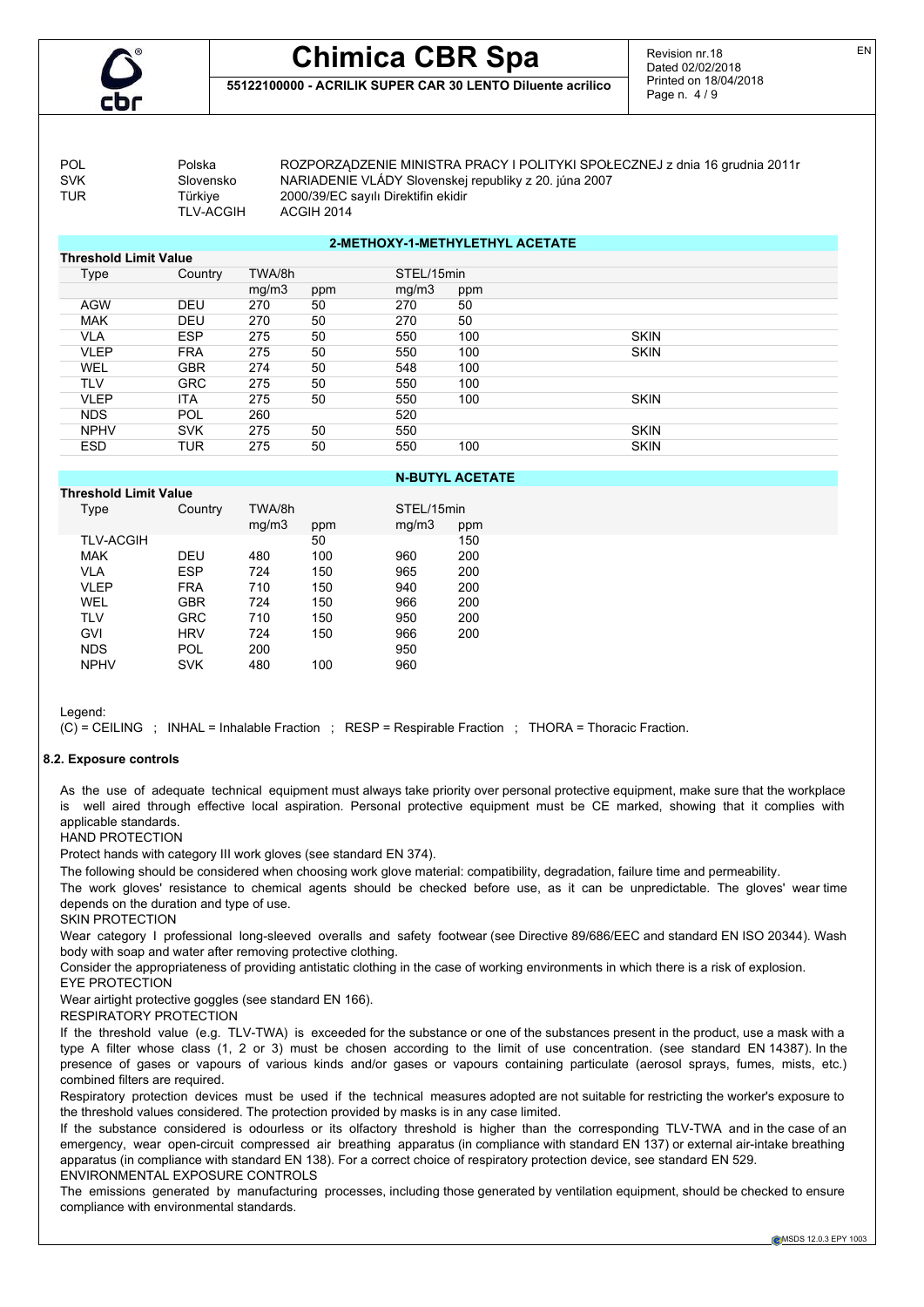

**55122100000 - ACRILIK SUPER CAR 30 LENTO Diluente acrilico**

Revision nr.18 Dated 02/02/2018 Printed on 18/04/2018 Page n. 5 / 9

## **SECTION 9. Physical and chemical properties**

## **9.1. Information on basic physical and chemical properties**

| Appearance                             | liquid                                |         |  |
|----------------------------------------|---------------------------------------|---------|--|
| Colour                                 | Clear, colorless                      |         |  |
| Odour                                  | Typical                               |         |  |
| Odour threshold                        | Not available                         |         |  |
| рH                                     | n.a. (non applicabile)                |         |  |
| Melting point / freezing point         | Not available                         |         |  |
| Initial boiling point                  | Not available                         |         |  |
| Boiling range                          | Not available                         |         |  |
| Flash point                            | $> 23$ °C                             |         |  |
| <b>Evaporation Rate</b>                | Not available                         |         |  |
| Flammability (solid, gas)              |                                       |         |  |
| Lower inflammability limit             | Not available                         |         |  |
| Upper inflammability limit             | Not available                         |         |  |
| Lower explosive limit                  | Not available                         |         |  |
| Upper explosive limit                  | Not available                         |         |  |
| Vapour pressure                        | Not available                         |         |  |
| Vapour density                         | Not available                         |         |  |
| Relative density                       | $0,880$ kg/l $25^{\circ}$ C           |         |  |
| Solubility                             | Soluble in the main organic solvents. |         |  |
| Partition coefficient: n-octanol/water | Not available                         |         |  |
| Auto-ignition temperature              | Not available                         |         |  |
| Decomposition temperature              | Not available                         |         |  |
| Viscosity                              | Not available                         |         |  |
| <b>Explosive properties</b>            | N.A. (Not applicable)                 |         |  |
| Oxidising properties                   | Not available                         |         |  |
| 9.2. Other information                 |                                       |         |  |
| VOC (Directive 2010/75/EC) :           | 100,00% - 880,00                      | q/litre |  |
| VOC (volatile carbon) :                | 58.98% - 519.02                       | a/litre |  |

## **SECTION 10. Stability and reactivity**

#### **10.1. Reactivity**

There are no particular risks of reaction with other substances in normal conditions of use.

1-METHOXY-2-PROPANOL ACETATE: stable but with the air it may slowly develop peroxides that explode with an increase in temperature.

N-BUTYL ACETATE: decomposes readily with water, especially when warm.

#### **10.2. Chemical stability**

The product is stable in normal conditions of use and storage.

## **10.3. Possibility of hazardous reactions**

The vapours may also form explosive mixtures with the air.

1-METHOXY-2-PROPANOL ACETATE: may react violently with oxidising agents and strong acids and alkaline metals. N-BUTYL ACETATE: risk of explosion on contact with: strong oxidising agents. Can react dangerously with alkaline hydroxides, potassium tert-butoxide. Forms explosive mixtures with the air.

## **10.4. Conditions to avoid**

Avoid overheating. Avoid bunching of electrostatic charges. Avoid all sources of ignition. 1-METHOXY-2-PROPANOL ACETATE: store in an inert atmosphere, sheletered from moisture because it hydrolises easily. N-BUTYL ACETATE: avoid exposure to moisture, sources of heat and naked flames.

#### **10.5. Incompatible materials**

1-METHOXY-2-PROPANOL ACETATE: oxidising agents, strong acids and alkaline metals. N-BUTYL ACETATE: water, nitrates, strong oxidising agents, acids and alkalis and potassium tert-butoxide.

#### **10.6. Hazardous decomposition products**

In the event of thermal decomposition or fire, gases and vapours that are potentially dangerous to health may be released.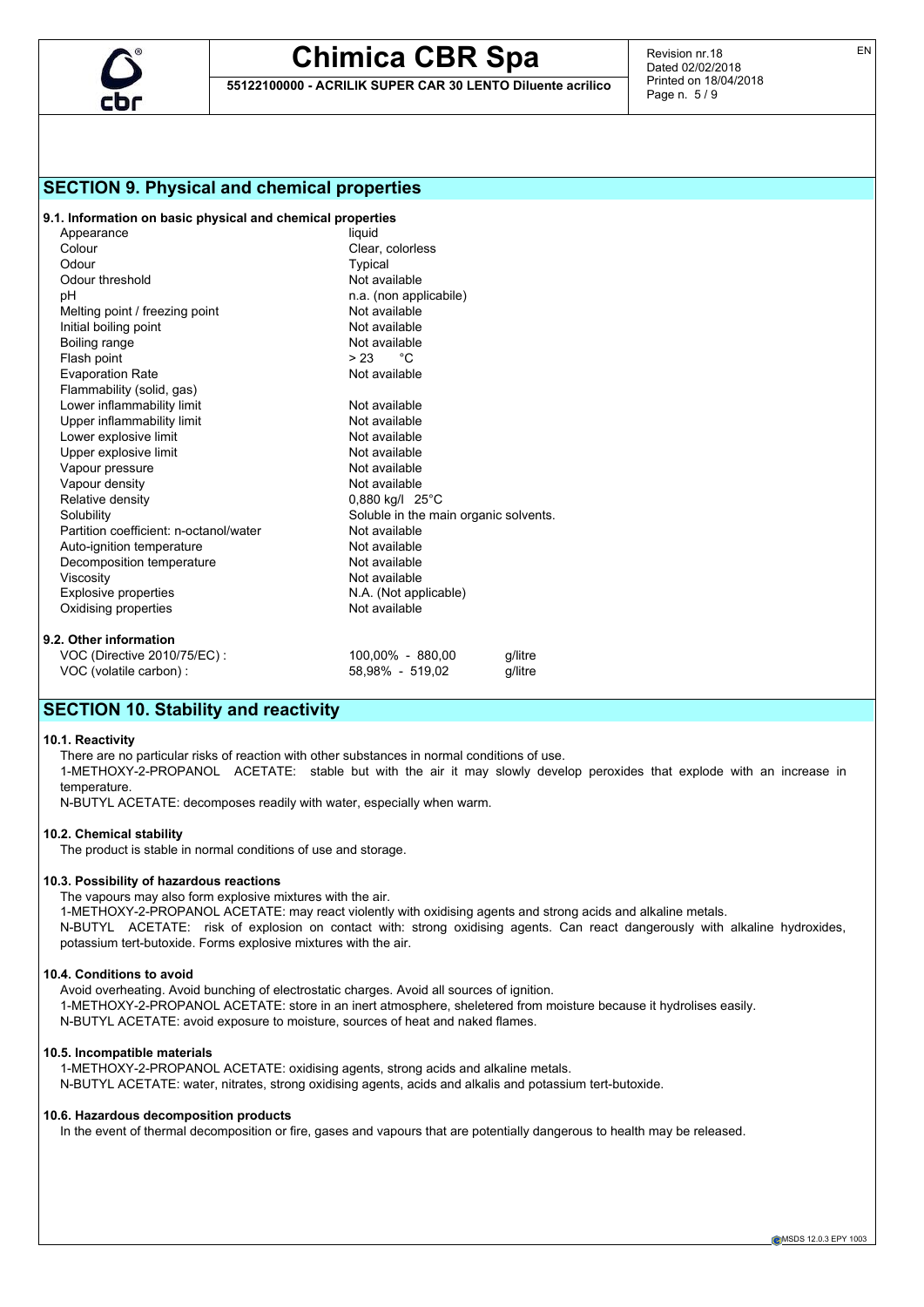

**55122100000 - ACRILIK SUPER CAR 30 LENTO Diluente acrilico**

EN

## **SECTION 11. Toxicological information**

In the absence of experimental data for the product itself, health hazards are evaluated according to the properties of the substances it contains, using the criteria specified in the applicable regulation for classification.

It is therefore necessary to take into account the concentration of the individual hazardous substances indicated in section 3, to evaluate the toxicological effects of exposure to the product.

## **11.1. Information on toxicological effects**

This product contains highly volatile substances, which may cause serious depression of the central nervous system (CNS) and have negative effects, such as drowsiness, dizziness, slow reflexes, narcosis.

This product may have a degreasing action on the skin, producing dryness and chapped skin after repeated exposure.

1-METHOXY-2-PROPANOL ACETATE: the main way of entry is the skin, whereas the respiratory way is less important owing to the low vapour tension of the product. Concentrations above 100 ppm cause eye irritation, nose and oropharynx. At 1000 ppm disturbance in the equilibrium and severe eye irritation is observed. Clinical and biological examinations carried out on exposed volunteers revealed no anomalies. Acetate produces greater skin and ocular irritation on direct contact. No chronic effects have been reported in man. N-BUTYL ACETATE: in humans the substance's vapours cause irritation to the eues and nose. In the event of repeated exposure, there is skin irritation, dermatosis (with driness and flaking of the skin) and keratitis.

## 2-METHOXY-1-METHYLETHYL ACETATE

LD50 (Oral) 8.530 mg/kg Rat >5.000 mg/kg Rat

| N-BUTYL ACETATE   |                     |
|-------------------|---------------------|
| LD50 (Oral)       | >6.400 mg/kg Rat    |
| LD50 (Dermal)     | >5.000 mg/kg Rabbit |
| LC50 (Inhalation) | 21.1 mg/l/4h Rat    |
|                   |                     |

## **SECTION 12. Ecological information**

Use this product according to good working practices. Avoid littering. Inform the competent authorities, should the product reach waterways or contaminate soil or vegetation.

## **12.1. Toxicity**

Information not available

| 12.2. Persistence and degradability<br>2-METHOXY-1-METHYLETHYL ACETATE<br>Solubility in water<br>Rapidly biodegradable | $>10.000$ mg/l                                                                                                |
|------------------------------------------------------------------------------------------------------------------------|---------------------------------------------------------------------------------------------------------------|
| N-BUTYL ACETATE<br>Solubility in water                                                                                 | 1000 - 10000 mg/l                                                                                             |
| 12.3. Bioaccumulative potential<br>2-METHOXY-1-METHYLETHYL ACETATE<br>Partition coefficient: n-octanol/water           | 1,2                                                                                                           |
| N-BUTYL ACETATE<br>Partition coefficient: n-octanol/water<br><b>BCF</b>                                                | 2,3<br>15,3                                                                                                   |
| 12.4. Mobility in soil<br><b>N-BUTYL ACETATE</b><br>Partition coefficient: soil/water                                  | $<$ 3                                                                                                         |
| 12.5. Results of PBT and vPvB assessment                                                                               | On the basis of available data, the product does not contain any PBT or vPvB in percentage greater than 0,1%. |
| 12.6. Other adverse effects<br>Information not available                                                               |                                                                                                               |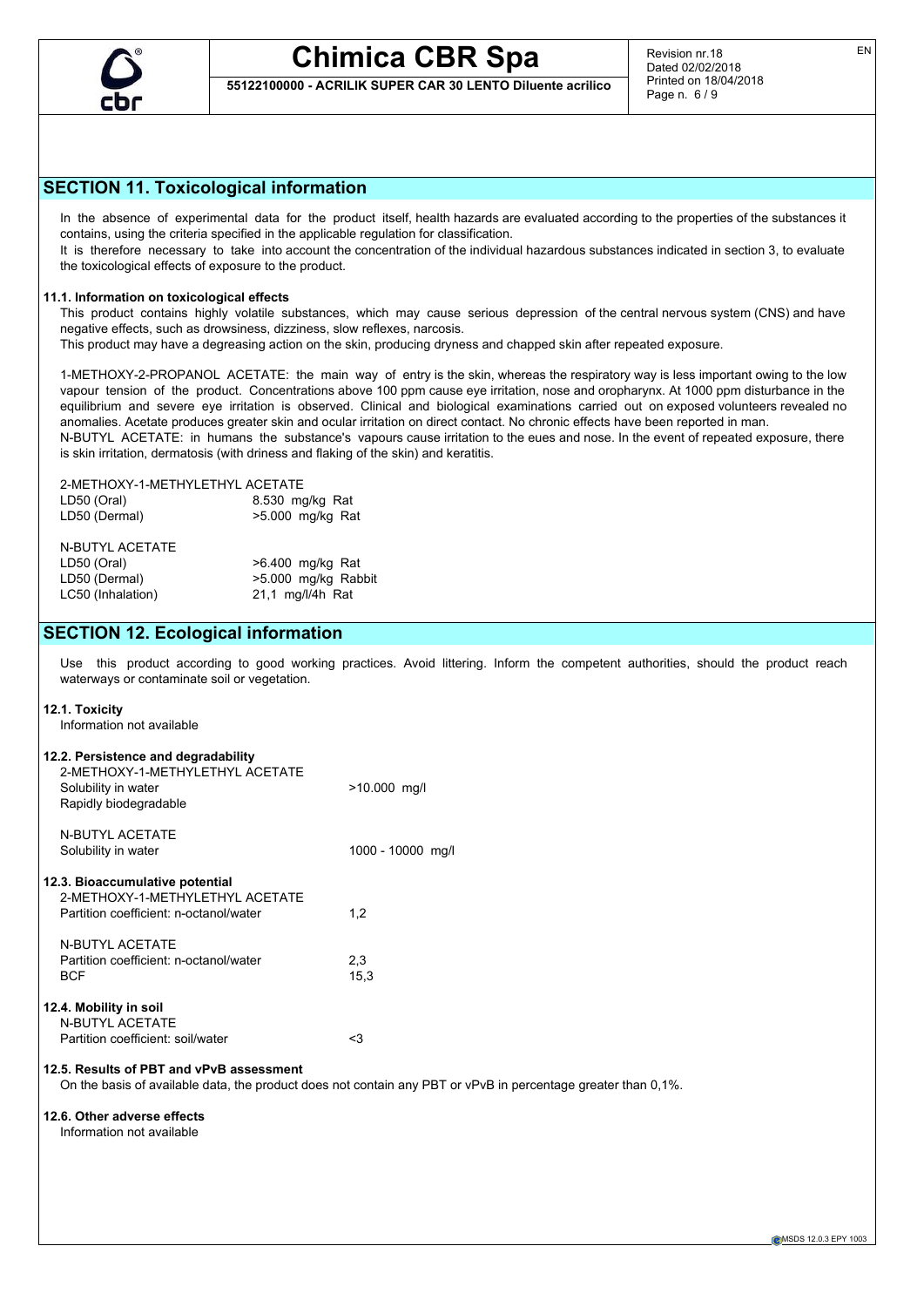

**55122100000 - ACRILIK SUPER CAR 30 LENTO Diluente acrilico**

## **SECTION 13. Disposal considerations**

## **13.1. Waste treatment methods**

Reuse, when possible. Product residues should be considered special hazardous waste. The hazard level of waste containing this product should be evaluated according to applicable regulations.

Disposal must be performed through an authorised waste management firm, in compliance with national and local regulations.

Waste transportation may be subject to ADR restrictions.

CONTAMINATED PACKAGING

Contaminated packaging must be recovered or disposed of in compliance with national waste management regulations.

## **SECTION 14. Transport information**

## **14.1. UN number**

ADR / RID, IMDG, IATA: 1263

## **14.2. UN proper shipping name**

| ADR / RID: | Paint related material |
|------------|------------------------|
| IMDG:      | Paint related material |
| IATA:      | Paint related material |

## **14.3. Transport hazard class(es)**

| ADR/RID | Class: 3 | Label: $3$ |
|---------|----------|------------|
| IMDG:   | Class: 3 | Label: $3$ |
| IATA:   | Class: 3 | Label: 3   |

## **14.4. Packing group**

ADR / RID, IMDG, IATA: III

## **14.5. Environmental hazards**

| ADR / RID: | NO |
|------------|----|
| IMDG:      | NO |
| IATA:      | NO |

## **14.6. Special precautions for user**

| ADR/RID: | HIN - Kemler: 30        | Limited Quantities: 5 L | Tunnel restriction code: (D/E) |
|----------|-------------------------|-------------------------|--------------------------------|
|          | Special Provision: 640E |                         |                                |
| IMDG:    | EMS: F-E, S-E           | Limited Quantities: 5 L |                                |
| IATA:    | Cargo:                  | Maximum quantity: 220 L | Packaging instructions: 366    |
|          | Pass.:                  | Maximum quantity: 60 L  | Packaging instructions: 355    |
|          | Special Instructions:   | A3, A72, A192           |                                |

## **14.7. Transport in bulk according to Annex II of MARPOL73/78 and the IBC Code**

Information not relevant

EN



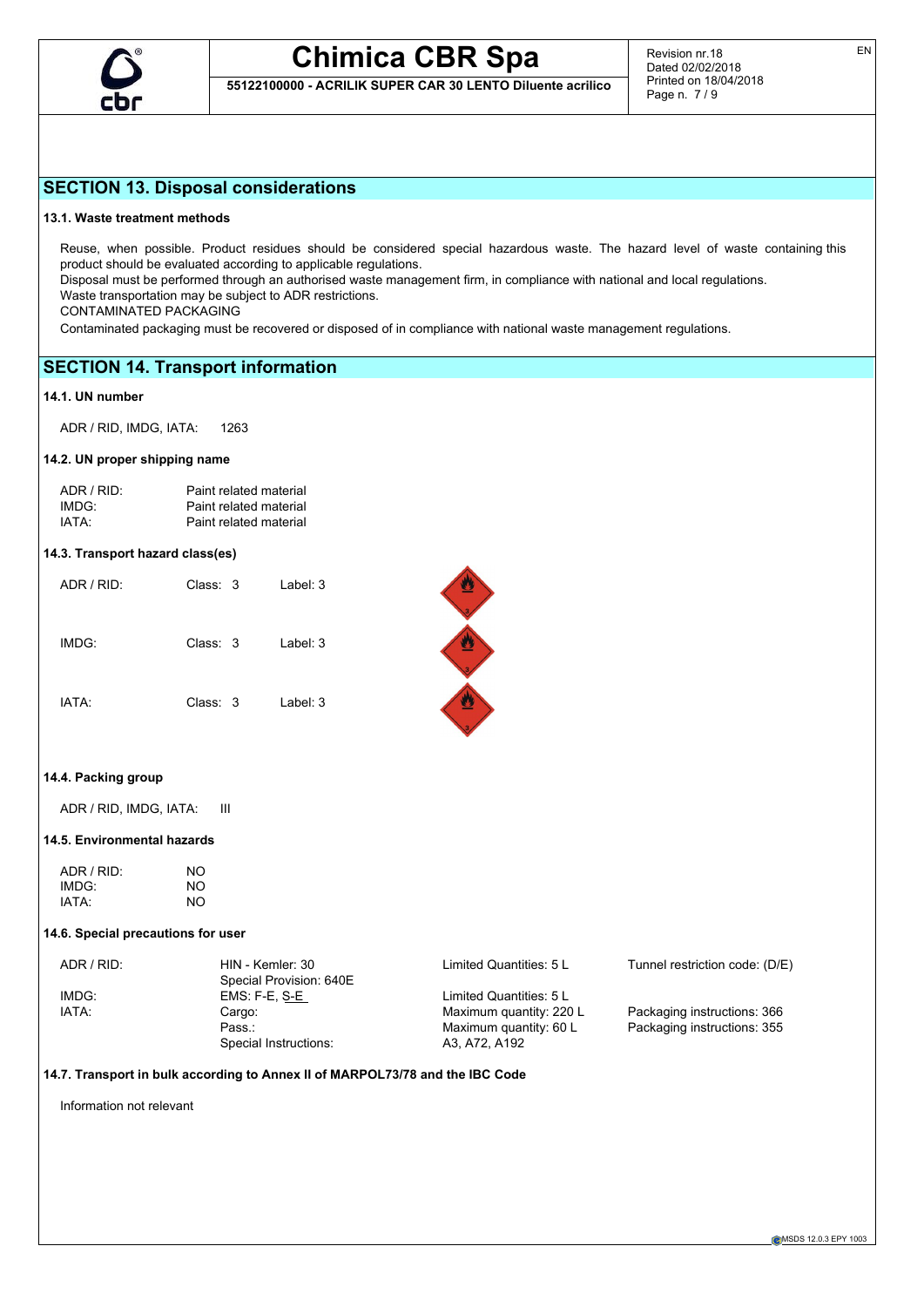

**55122100000 - ACRILIK SUPER CAR 30 LENTO Diluente acrilico**

EN

## **SECTION 15. Regulatory information**

**15.1. Safety, health and environmental regulations/legislation specific for the substance or mixture**

Seveso Category - Directive 2012/18/EC: P5c

Restrictions relating to the product or contained substances pursuant to Annex XVII to EC Regulation 1907/2006

Product

Point 3-40

Substances in Candidate List (Art. 59 REACH)

None

Substances subject to authorisarion (Annex XIV REACH) None

Substances subject to exportation reporting pursuant to (EC) Reg. 649/2012:

None

Substances subject to the Rotterdam Convention:

None

Substances subject to the Stockholm Convention: **None** 

Healthcare controls

Workers exposed to this chemical agent must not undergo health checks, provided that available risk-assessment data prove that the risks related to the workers' health and safety are modest and that the 98/24/EC directive is respected.

Product not intended for uses provided for by Dir. 2004/42/CE.

#### **15.2. Chemical safety assessment**

No chemical safety assessment has been processed for the mixture and the substances it contains.

## **SECTION 16. Other information**

Text of hazard (H) indications mentioned in section 2-3 of the sheet:

| Flam. Lig. 3     | Flammable liquid, category 3                                 |
|------------------|--------------------------------------------------------------|
| <b>STOT SE 3</b> | Specific target organ toxicity - single exposure, category 3 |
| H226             | Flammable liquid and vapour.                                 |
| H336             | May cause drowsiness or dizziness.                           |
| <b>EUH066</b>    | Repeated exposure may cause skin dryness or cracking.        |

LEGEND:

- ADR: European Agreement concerning the carriage of Dangerous goods by Road
- CAS NUMBER: Chemical Abstract Service Number
- CE50: Effective concentration (required to induce a 50% effect)
- CE NUMBER: Identifier in ESIS (European archive of existing substances)
- CLP: EC Regulation 1272/2008
- DNEL: Derived No Effect Level
- EmS: Emergency Schedule
- GHS: Globally Harmonized System of classification and labeling of chemicals
- IATA DGR: International Air Transport Association Dangerous Goods Regulation
- IC50: Immobilization Concentration 50%
- IMDG: International Maritime Code for dangerous goods
- IMO: International Maritime Organization
- INDEX NUMBER: Identifier in Annex VI of CLP
- LC50: Lethal Concentration 50%
- LD50: Lethal dose 50%
- OEL: Occupational Exposure Level